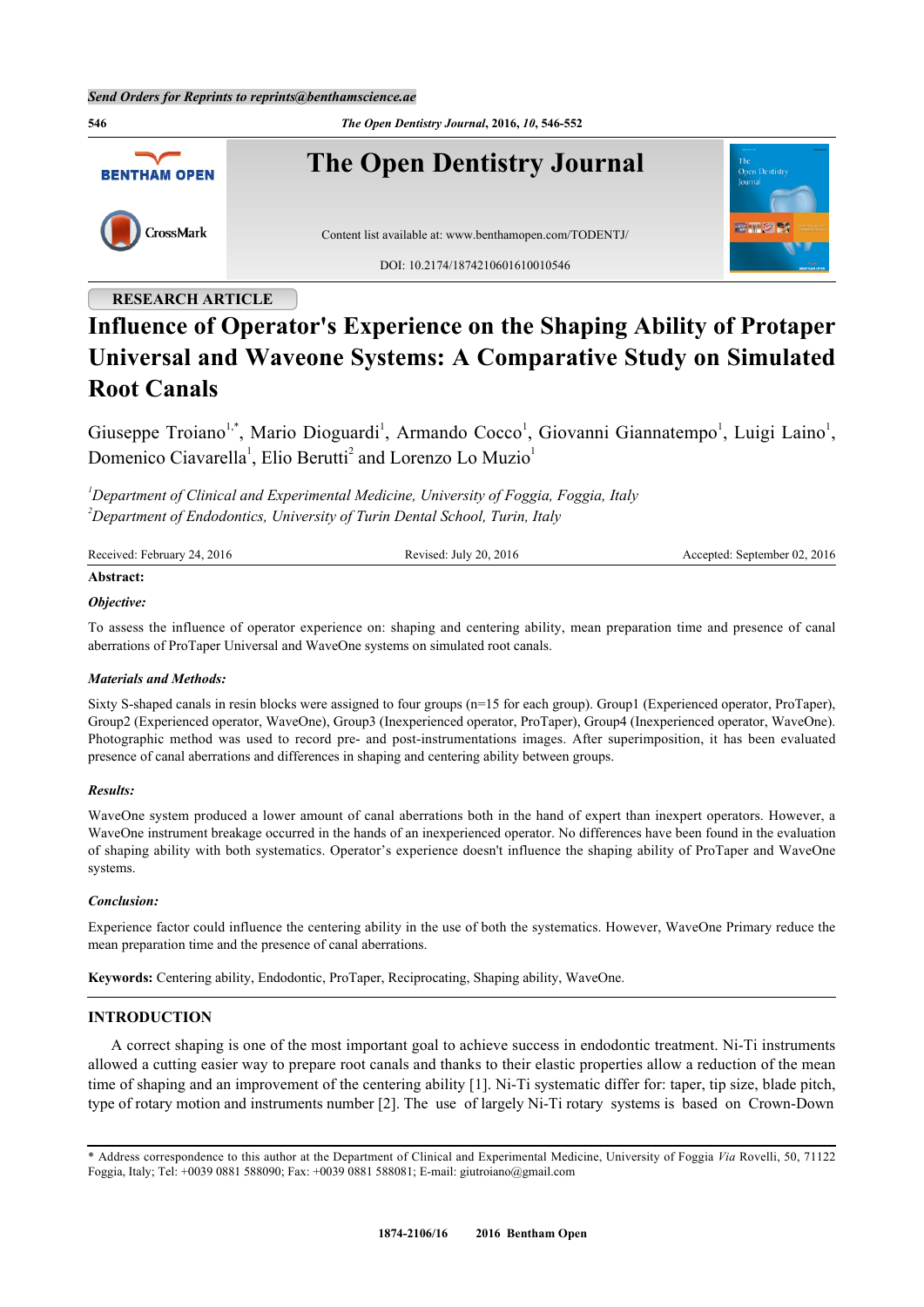concepts that allow a reduction of intracanal friction and should decrease the risk of intracanal fracture [[3\]](#page-5-2), this is also due to the presence of non cutting tip that reduce the possibility of taper lock [\[4](#page-5-3)]. The ProTaper Universal system (PTU) (Dentsply Maillefer, Ballaigues, Switzerland) involves the use of instruments having a convex triangular cross-sectional design with multiple taper size [\[5](#page-5-4)]. The first two instruments (shaping set) primarily shape the coronal and middle part of the canal, while the last tools (finishing set) work in the apical region [[6](#page-5-5)]. The need to reduce time of shaping combined with a higher ease of use has led to the development of single file systems. These files are manufactured with M-Wire alloy which allows a better flexibility and improve resistance to cyclic fatigue [\[7\]](#page-5-6). Besides, this system involves the use with reciprocating motion, which decreases instrument stress and apical debris [[8\]](#page-5-7). However, data on apical debris contrasting with results of other studies, which suggest that increase (correct the ward to increase) of apical debris was caused by the counterclockwise movement [\[9](#page-5-8)]. WaveOne is a single file system with a modified convex triangular cross-section at the tip end and a convex triangular cross-section, similar to ProTaper, at the coronal end [[10\]](#page-5-9). The purpose of this study was to assess the influence of operator experience on the presence of aberrations and shaping ability when using ProTaper (multi instruments system) and WaveOne (single file system) in S-shape simulated root canals.

# **MATERIALS AND METHODS**

#### **Shaping Procedures**

A number of 15, S-shaped ISO 15 0.02 taper endo training blocks (Dentsply Maillefer), were assigned to each group for a total of 60. Although these samples presenting qualitative differences with teeth, they represent a valid tool for *in vitro* evaluations because they permit an easier standardization and comparison of different shaping methods [\[11\]](#page-5-10). Groups 1 and 2 were shaped by an expert operator, postgraduate in endodontics with more of ten years experience, while, an inexperienced operator, a student in the last year of study, with poor endodontic experience performed shaping in Groups 3-4 [[12\]](#page-5-11). A first survey of canals has been made with # 10 K file to assess the working length (WL), after that the glide path was achieved with PathFile 1, 2, and 3 (Dentsply Maillefer) at the WL. Subsequently, samples in groups 1 and 3 were shaped with ProTaper system (S1-S2-F1-F2), whilst groups 2 and 4 were shaped with WaveOne Primary reciprocating file in order to have in each method a tip size of 0.25 mm [[13](#page-5-12)]. A dedicated shaping program has been used for the utilization of each single file with parameters suggested by manufacturers (X-Smart; Dentsply Maillefer). Before use, each instrument was lubricated with Glyde (Dentsply Maillefer), whilst a rinse with 2.5% NaOCl was made after the use of each instrument. A set of new instruments was used for the shaping of each resin block. The preparation time has been recorded for each simulated canal from the end of glide path to the reaching the WL with the final file.

# **Data Recording**

Pre- and post- instrumentation images were recorded with a digital camera (Canon 1100D, Tokyo Japan, ISO 100, f 18, 1/60 s) at a fixed points and magnification. To decrease movements during shooting photo has been used an at distance activation command, and the camera was mounted on a stable support. Furthermore, reference points were placed on the specimens to facilitate the subsequent superimposition. This last one has been carried out with the use of dedicated imaging software (GIMP 2.8, Free Software Foundation, Boston, USA). After that, superimposed images have been loaded on Autocad 2013 (Autodesk Inc, San Rafael, USA) software to perform shaping analysis (Fig. **[1](#page-1-0)**). Amount of resin removed from the inner and outer aspect of the canal has been recorded at 1 to 9 mm (1 mm for each step) from the apex for a total of 18 measurements for each canal (Fig. **[1](#page-1-0)**). All measurements were carried out at a right angle to the mean axis of the pre-instrumental canal [[14\]](#page-5-13). Centering ability was evaluated at each point subtracting the amount of resin removed from the inner part to that removed from the outer aspect of the canal. While width shaping has been calculated adding these two measurements [\[15](#page-5-14)].

# **Canal Aberrations and Instrument Fracture**

<span id="page-1-0"></span>Presence of canal aberrations has been evaluated according to the parameters of Thompson and Dummer [\[16](#page-5-15)] by a third operator blinded for this study. Thanks to photographic evaluation has been recorded the possible presence of: elbow, apical zip, perforation and danger zone. In addition, we evaluated if experience factor could increase the rate of instrument fracture when using ProTaper or WaveOne systems.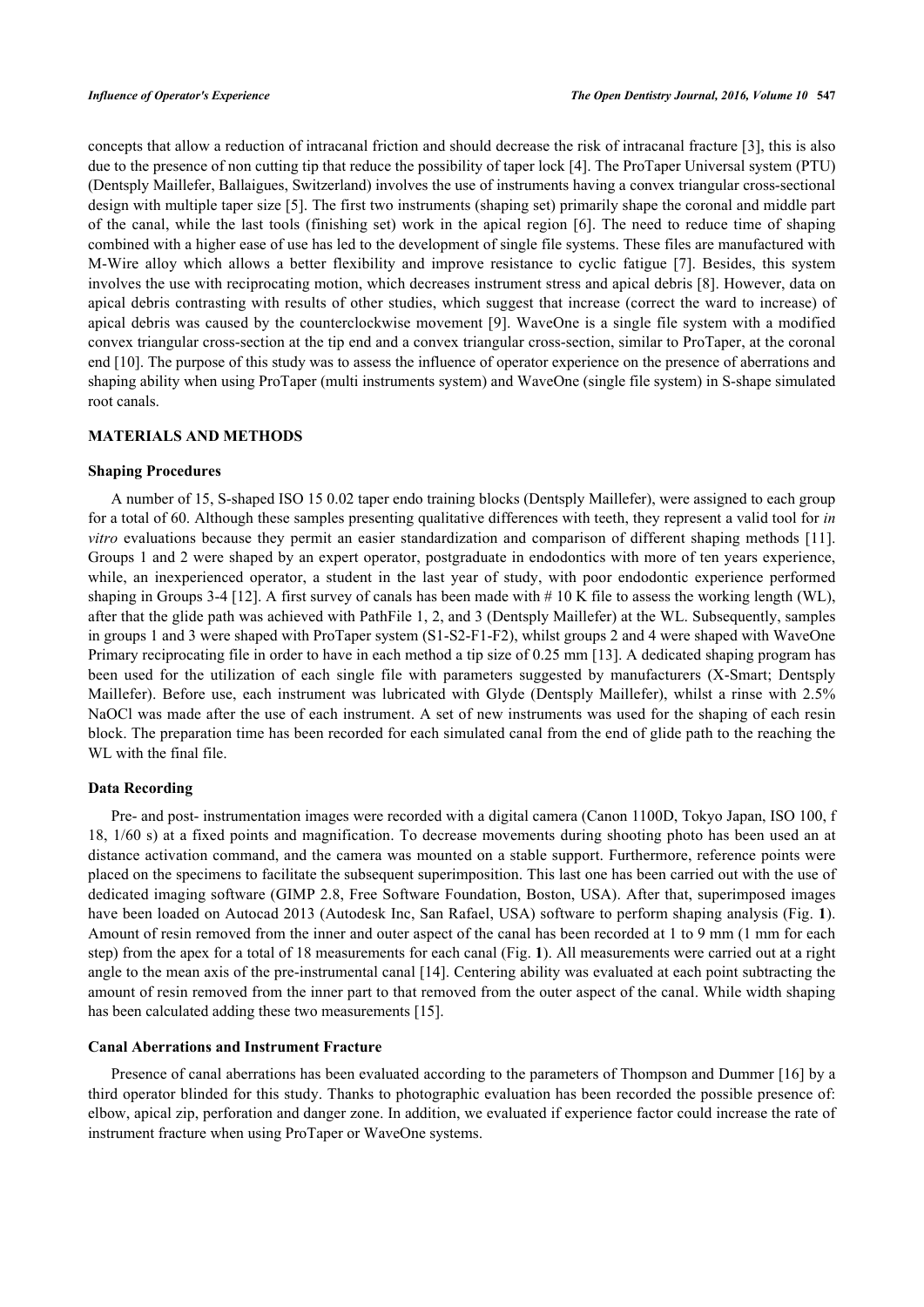

**Fig. (1).** Positions of measurement have been detected by nine concentric circles with center in the apex.

<span id="page-2-1"></span>

Fig. (2). Total amount of resin removed in S-shaped canals.

#### **Statistical Analysis**

Data have been analyzed using GraphPad Prism software 6.00 (GraphPad Prism Software, San Diego, CA,USA) by an expert in statistical analysis. Statistical significance between different groups was determined by one-way ANOVA and Tukey test.

# **RESULTS**

#### **Preparation Time**

The mean preparation time, employed with the use of the two systematic, for each group has been reported in Table **[1](#page-2-0)**. According with these data, WaveOne system determines a reduction of time of shaping both in expert than in inexpert operator compared with ProTaper system.

# **Presence of Canal Aberrations and Instrument Failures**

<span id="page-2-0"></span>The results of canal aberrations are summarized in Table **[2](#page-3-0)**. ProTaper groups showed a higher tendency to produce canal aberrations than WaveOne groups. However, an event of instrument breakage was found only in Group 4, while this event has not been reported in the remaining groups.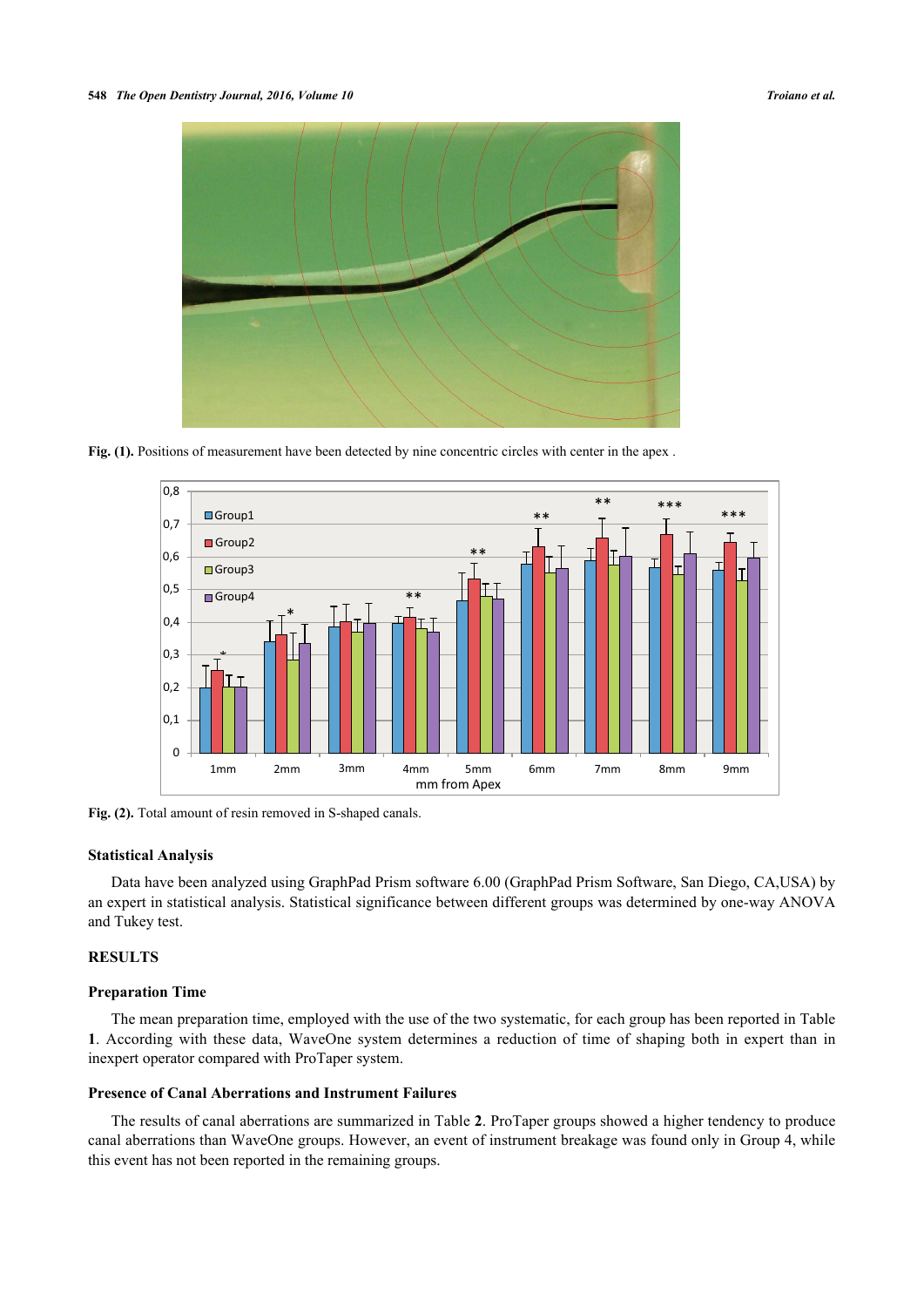| Table 1. Mean preparation time have been expressed as mean +/- standard deviations. Data are expressed in seconds. |  |  |  |  |  |  |  |
|--------------------------------------------------------------------------------------------------------------------|--|--|--|--|--|--|--|
|--------------------------------------------------------------------------------------------------------------------|--|--|--|--|--|--|--|

|         | Mean    | <b>SD</b> |
|---------|---------|-----------|
| Group 1 | 228 s   | 35.8 s    |
| Group 2 | 44.8 s  | 4.7 s     |
| Group 3 | 405.4 s | 47.9 s    |
| Group 4 | 110s    | 36.6s     |

<span id="page-3-0"></span>**Table 2. Incidence of canal aberrations on S-shape simulated root canals.**

<span id="page-3-2"></span>

| <b>Aberration tipe</b> | <b>Apical Zip</b> | <b>Elbow</b> | Ledges | Perforation              | Danger zone | <b>Instrument Breakage</b> |  |  |
|------------------------|-------------------|--------------|--------|--------------------------|-------------|----------------------------|--|--|
| Group 1                |                   |              |        |                          |             |                            |  |  |
| Group 2                | -                 | -            |        | $\sim$                   | -           |                            |  |  |
| Group 3                |                   |              |        |                          | -           |                            |  |  |
| Group 4                |                   |              |        | $\overline{\phantom{a}}$ | -           |                            |  |  |



**Fig. (3).** Centering ability in the four groups.  $(*P < 0.05; **P < 0.01; **P < 0.001)$ .

<span id="page-3-1"></span>**Table 3. Analysis of the amount resin removed from the inner and outer aspect of the canal at nine points level from the apex. (\*P < 0.05; \*\*P < 0.01; \*\*\*P < 0.001).**

|           | Inner canal side (mm from the apex) |              |       |       |        |       |       |       |        | Outer canal side (mm from the apex) |              |       |       |       |       |       |       |       |
|-----------|-------------------------------------|--------------|-------|-------|--------|-------|-------|-------|--------|-------------------------------------|--------------|-------|-------|-------|-------|-------|-------|-------|
|           |                                     | $\mathbf{2}$ | 3     | 4     | 5      | 6     | 7     | 8     | 9      |                                     | $\mathbf{2}$ | 3     | 4     | 5     | 6     | 7     | 8     | 9     |
| Group 1   |                                     |              |       |       |        |       |       |       |        |                                     |              |       |       |       |       |       |       |       |
| Mean      | 0.105                               | 0.260        | 0.310 | 0.235 | 0.143  | 0.115 | 0.142 | 0.212 | 0.281  | 0.096                               | 0.082        | 0.078 | 0.161 | 0.323 | 0.446 | 0.448 | 0.335 | 0.277 |
| SD.       | 0.062                               | 0.075        | 0.066 | 0.032 | 0.027  | 0.027 | 0.044 | 0.047 | 0.037  | 0.051                               | 0.016        | 0.025 | 0.026 | 0.079 | 0.034 | 0.066 | 0.061 | 0.048 |
| Group 2   |                                     |              |       |       |        |       |       |       |        |                                     |              |       |       |       |       |       |       |       |
| Mean      | 0.121                               | 0.241        | 0.290 | 0.238 | 0.187  | 0.190 | 0.226 | 0.286 | 0.314  | 0.132                               | 0.117        | 0.113 | 0.179 | 0.347 | 0.441 | 0.432 | 0.387 | 0.329 |
| <b>SD</b> | 0.031                               | 0.046        | 0.053 | 0.045 | 0.068  | 0.103 | 0.106 | 0.089 | 0.068  | 0.034                               | 0.047        | 0.048 | 0.036 | 0.062 | 0.132 | 0.129 | 0.108 | 0.082 |
| Group 3   |                                     |              |       |       |        |       |       |       |        |                                     |              |       |       |       |       |       |       |       |
| Mean      | 0.075                               | 0.219        | 0.311 | 0.248 | 0.134  | 0.107 | 0.158 | 0.222 | 0.290  | 0.126                               | 0.066        | 0.06  | 0.132 | 0.342 | 0.445 | 0.416 | 0.325 | 0.237 |
| SD.       | 0.042                               | 0.087        | 0.042 | 0.039 | 0.034  | 0.029 | 0.029 | 0.029 | 0.027  | 0.024                               | 0.023        | 0.016 | 0.047 | 0.038 | 0.047 | 0.045 | 0.024 | 0.017 |
| Group 4   |                                     |              |       |       |        |       |       |       |        |                                     |              |       |       |       |       |       |       |       |
| Mean      | 0.067                               | 0.023        | 0.328 | 0.258 | 0.163  | 0.142 | 0.196 | 0.275 | 0.330  | 0.136                               | 0.098        | 0.067 | 0.112 | 0.309 | 0.422 | 0.408 | 0.335 | 0.265 |
| <b>SD</b> | 0.034                               | 0.060        | 0.067 | 0.046 | 0.049  | 0.048 | 0.071 | 0.069 | 0.053  | 0.034                               | 0.016        | 0.013 | 0.024 | 0.047 | 0.071 | 0.082 | 0.079 | 0.068 |
| P-value   | $**$                                | ***          |       |       | $\ast$ | $***$ | **    | $**$  | $\ast$ | *                                   | ***          | ***   | ***   |       |       |       |       | ***   |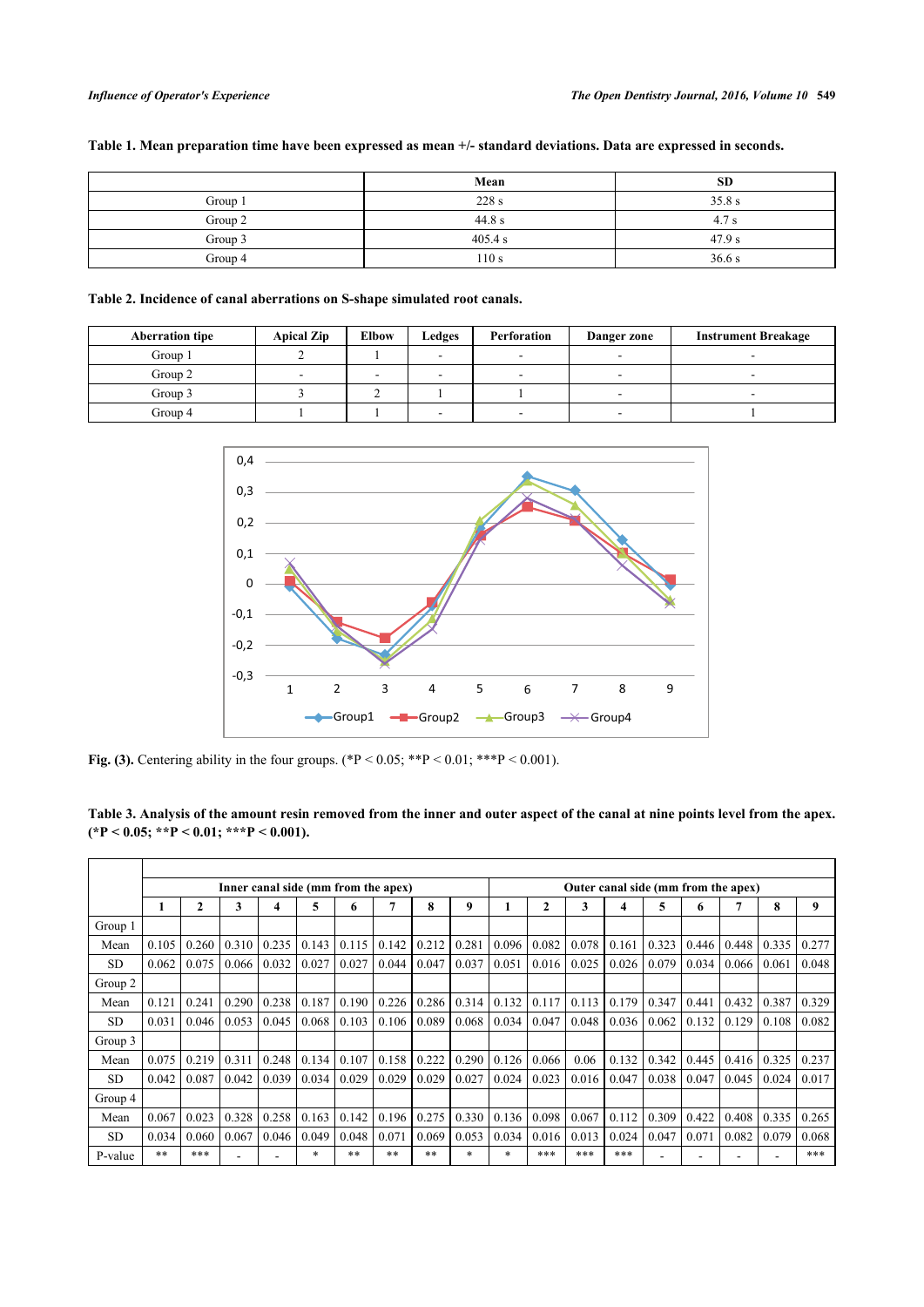# **Amount of Resin Removed**

The amount of resin removed from the interior and exterior wall of the channel was measured from 1 to 9 millimeters to the apex and is summarized in Table**3**. Adding, the internal and external measurements to each millimeter, the total amount of resin removed was obtained at each measurement point (Fig. **[2](#page-2-1)**). From the graph it can see that the experienced operator tends to shape more the apical area (1 to 3 mm from the apex) respect to the inexpert operator. The difference is significant regarding use of systematic WaveOne ( $p < 0.05$ )

# **Centering Ability**

The centering ability was evaluated between groups and reported in Fig. (**[3](#page-3-2)**). The difference was statistically significant only at levels 3 and 4 from the apex. At these levels the experience factor has allowed to obtain a better centering with both systematic. We noticed that WaveOne got skill centering best of systematic ProTaper, but the differences are not significant report in the apical part of the canal.

### **DISCUSSION**

The shaping of the root canal system is one of the most important steps in endodontics, in order to create a path suitable for the subsequent action of irrigants. Niti alloy allows a simpler and easier action thanks to its elastic properties. A lot of instrumentation techniques have been developed providing clinicians various options for a correct root canal shaping. These systems differ among themselves for: cutting section, instruments' number, subtype of Niti alloy and dynamics of motion. However poor studies have evaluated the influence of operator experience on the shaping ability of different Niti systems [\[17](#page-5-16)]. For this reason we performed a comparison of a multistep rotational system (ProTaper) with a single-file reciprocating system (WaveOne) in the hands of operators with different experience. In this study we evaluated the shaping and centering ability, presence of canal aberrations and time of preparation on simulated root canals. Simulated root canals allow a direct visualization and represent a valid tool for comparative analysis [\[11](#page-5-10)]. Results of our analysis revealed a reduction of time of preparation with WaveOne single file both in expert and inexpert operator. In addition, single file reciprocating system strongly reduce the possibility of canal aberrations (Group 3 *vs* Group 4), these data accord to others authors about a lower presence of aberrations and cracks using reciprocating than rotational systems [\[18](#page-5-17)]. However, one instrument breakage occurred in the WaveOne inexpert group, this is in contrast with the results of previously studies in which no instrument breakage occurred with the use of reciprocating WaveOne file [\[19\]](#page-5-18). Analysis on centering ability was performed after photographic superimposition, our data showed no differences between groups with the same experience factor rate. These results accord to previously study in which no differences have been found between centering abilities of ProTaper and WaveOne systems [\[20\]](#page-6-0). However, comparing these parameters with Tukey test, we found a statistically difference in centering ability ( $p < 0.05$ ) between groups 2 and 4 at 3-4 mm from the apex. Evaluating the amount of resin removed showed no difference in the shaping ability with ProTaper System suggesting no influence of operator experience in the management of this systematic. In the comparison of WaveOne groups with different experience statistically significant difference has been found in the use of this system from 4 to 9 mm. Data revealed that inexperienced operator tends to less prepare the apical portion of the canal (1 to 3 mm), because of a worse respect of WL, while he performed an higher amount of shaping in the coronal aspect (7 to 9 mm), probably due to execution of brushing movements.

# **CONCLUSION**

Under the conditions and limitations of this study, operator's experience doesn't influence the shaping ability of ProTaper and WaveOne systems. Experience factor could influence the centering ability in the use of both the systematics at the apical portion (3-4 mm). However, WaveOne system reduced the mean preparation time and the presence of canal aberrations. In addition, instrument breakage might occurred as a result of improper use of WaveOne file in the hands of an inexperienced operator, for these reasons, performing a glyde-path could help clinicians to reduce iatrogenic errors.

#### **CONFLICT OF INTEREST**

The authors confirm that this article content has no conflict of interest.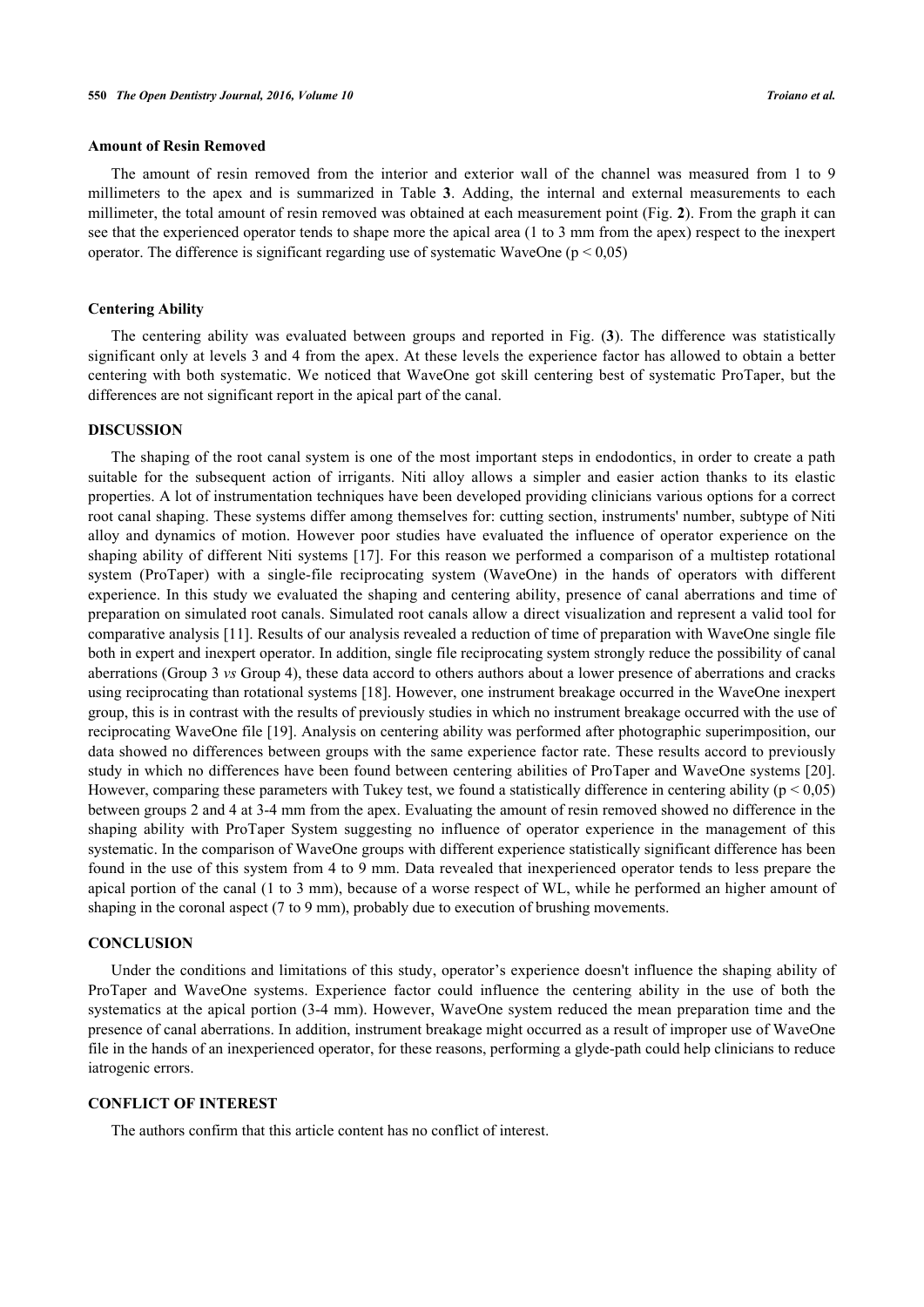# **ACKNOWLEDGEMENTS**

Declared none.

# **REFERENCES**

- <span id="page-5-0"></span>[1] Thompson SA, Dummer PM. Shaping ability of ProFile.04 Taper Series 29 rotary nickel-titanium instruments in simulated root canals. Part 2. Int Endod J 1997; 30(1): 8-15. [\[http://dx.doi.org/10.1111/j.1365-2591.1997.tb01092.x\]](http://dx.doi.org/10.1111/j.1365-2591.1997.tb01092.x) [PMID: [9477789](http://www.ncbi.nlm.nih.gov/pubmed/9477789)]
- <span id="page-5-1"></span>[2] Ounsi HF, Franciosi G, Paragliola R, *et al.* Comparison of two techniques for assessing the shaping efficacy of repeatedly used nickeltitanium rotary instruments. J Endod 2011; 37(6): 847-50. [\[http://dx.doi.org/10.1016/j.joen.2011.02.030\]](http://dx.doi.org/10.1016/j.joen.2011.02.030) [PMID: [21787503](http://www.ncbi.nlm.nih.gov/pubmed/21787503)]
- <span id="page-5-2"></span>[3] Peters OA. Current challenges and concepts in the preparation of root canal systems: a review. J Endod 2004; 30(8): 559-67. [\[http://dx.doi.org/10.1097/01.DON.0000129039.59003.9D\]](http://dx.doi.org/10.1097/01.DON.0000129039.59003.9D) [PMID: [15273636](http://www.ncbi.nlm.nih.gov/pubmed/15273636)]
- <span id="page-5-3"></span>[4] Berutti E, Paolino DS, Chiandussi G, *et al.* Root canal anatomy preservation of WaveOne reciprocating files with or without glide path. J Endod 2012; 38(1): 101-4. [PMID: [22152630\]](http://www.ncbi.nlm.nih.gov/pubmed/22152630)
- <span id="page-5-4"></span>[5] Bergmans L, Van Cleynenbreugel J, Beullens M, Wevers M, Van Meerbeek B, Lambrechts P. Progressive versus constant tapered shaft design using NiTi rotary instruments. Int Endod J 2003; 36(4): 288-95. [\[http://dx.doi.org/10.1046/j.1365-2591.2003.00650.x\]](http://dx.doi.org/10.1046/j.1365-2591.2003.00650.x) [PMID: [12702124](http://www.ncbi.nlm.nih.gov/pubmed/12702124)]
- <span id="page-5-5"></span>[6] González Sánchez JA, Duran-Sindreu F, de Noé S, Mercadé M, Roig M. Centring ability and apical transportation after overinstrumentation with ProTaper Universal and ProFile Vortex instruments. Int Endod J 2012; 45(6): 542-51. [\[http://dx.doi.org/10.1111/j.1365-2591.2011.02008.x\]](http://dx.doi.org/10.1111/j.1365-2591.2011.02008.x) [PMID: [22264187](http://www.ncbi.nlm.nih.gov/pubmed/22264187)]
- <span id="page-5-6"></span>[7] Pedulla E, Lo Savio F, Boninelli S, *et al.* Influence of cyclic torsional preloading on cyclic fatigue resistance of nickel - titanium instruments. Int Endod J 2015; 48(11): 1043-50. [\[http://dx.doi.org/10.1111/iej.12400\]](http://dx.doi.org/10.1111/iej.12400) [PMID: [25353957](http://www.ncbi.nlm.nih.gov/pubmed/25353957)]
- <span id="page-5-7"></span>[8] De-Deus G, Brandão MC, Barino B, Di Giorgi K, Fidel RA, Luna AS. Assessment of apically extruded debris produced by the single-file ProTaper F2 technique under reciprocating movement. Oral Surg Oral Med Oral Pathol Oral Radiol Endod 2010; 110(3): 390-4. [\[http://dx.doi.org/10.1016/j.tripleo.2010.04.020\]](http://dx.doi.org/10.1016/j.tripleo.2010.04.020) [PMID: [20727500](http://www.ncbi.nlm.nih.gov/pubmed/20727500)]
- <span id="page-5-8"></span>[9] Bürklein S, Schäfer E. Apically extruded debris with reciprocating single-file and full-sequence rotary instrumentation systems. J Endod 2012; 38(6): 850-2.
	- [\[http://dx.doi.org/10.1016/j.joen.2012.02.017\]](http://dx.doi.org/10.1016/j.joen.2012.02.017) [PMID: [22595125](http://www.ncbi.nlm.nih.gov/pubmed/22595125)]
- <span id="page-5-9"></span>[10] Bonessio N, Pereira ES, Lomiento G, *et al.* Validated finite element analyses of WaveOne Endodontic Instruments: a comparison between M-Wire and NiTi alloys. Int Endod J 2014. [PMID: [24923193\]](http://www.ncbi.nlm.nih.gov/pubmed/24923193)
- <span id="page-5-10"></span>[11] Lim KC, Webber J. The validity of simulated root canals for the investigation of the prepared root canal shape. Int Endod J 1985; 18(4): 240-6.

[\[http://dx.doi.org/10.1111/j.1365-2591.1985.tb00450.x\]](http://dx.doi.org/10.1111/j.1365-2591.1985.tb00450.x) [PMID: [3865899](http://www.ncbi.nlm.nih.gov/pubmed/3865899)]

- <span id="page-5-11"></span>[12] Mandel E, Adib-Yazdi M, Benhamou LM, Lachkar T, Mesgouez C, Sobel M. Rotary Ni-Ti profile systems for preparing curved canals in resin blocks: influence of operator on instrument breakage. Int Endod J 1999; 32(6): 436-43. [\[http://dx.doi.org/10.1046/j.1365-2591.1999.00239.x\]](http://dx.doi.org/10.1046/j.1365-2591.1999.00239.x) [PMID: [10709491](http://www.ncbi.nlm.nih.gov/pubmed/10709491)]
- <span id="page-5-12"></span>[13] Berutti E, Chiandussi G, Paolino DS, *et al.* Canal shaping with WaveOne Primary reciprocating files and ProTaper system: a comparative study. J Endod 2002; 38(4): 505-9.
- <span id="page-5-13"></span>[14] Schäfer E, Lohmann D. Efficiency of rotary nickel-titanium FlexMaster instruments compared with stainless steel hand K-Flexofile--Part 1. Shaping ability in simulated curved canals. Int Endod J 2002; 35(6): 505-13. [\[http://dx.doi.org/10.1046/j.1365-2591.2002.00513.x\]](http://dx.doi.org/10.1046/j.1365-2591.2002.00513.x) [PMID: [12190907](http://www.ncbi.nlm.nih.gov/pubmed/12190907)]
- <span id="page-5-14"></span>[15] Yang GB, Zhou XD, Zhang H, Wu HK. Shaping ability of progressive *versus* constant taper instruments in simulated root canals. Int Endod J 2006; 39(10): 791-9. [\[http://dx.doi.org/10.1111/j.1365-2591.2006.01151.x\]](http://dx.doi.org/10.1111/j.1365-2591.2006.01151.x) [PMID: [16948665](http://www.ncbi.nlm.nih.gov/pubmed/16948665)]
- <span id="page-5-15"></span>[16] Thompson SA, Dummer PM. Shaping ability of Hero 642 rotary nickel-titanium instruments in simulated root canals: Part 1. Int Endod J 2000; 33(3): 248-54. [\[http://dx.doi.org/10.1046/j.1365-2591.2000.00287.x\]](http://dx.doi.org/10.1046/j.1365-2591.2000.00287.x) [PMID: [11307443](http://www.ncbi.nlm.nih.gov/pubmed/11307443)]
- <span id="page-5-16"></span>[17] Capar ID, Arslan H. A review of instrumentation kinematics of engine-driven nickel titanium instruments. Int Endod J 2015. [PMID: [25630977\]](http://www.ncbi.nlm.nih.gov/pubmed/25630977)
- <span id="page-5-17"></span>[18] Kansal R, Rajput A, Talwar S, Roongta R, Verma M. Assessment of dentinal damage during canal preparation using reciprocating and rotary files. J Endod 2014; 40(9): 1443-6. [\[http://dx.doi.org/10.1016/j.joen.2014.02.015\]](http://dx.doi.org/10.1016/j.joen.2014.02.015) [PMID: [25146029](http://www.ncbi.nlm.nih.gov/pubmed/25146029)]
- <span id="page-5-18"></span>[19] Generali L, Righi E, Todesca MV, Consolo U. Canal shaping with WaveOne reciprocating files: influence of operator experience on instrument breakage and canal preparation time. Odontology / Soc Nippon Dental Uni 2014; 102(2): 217-2.